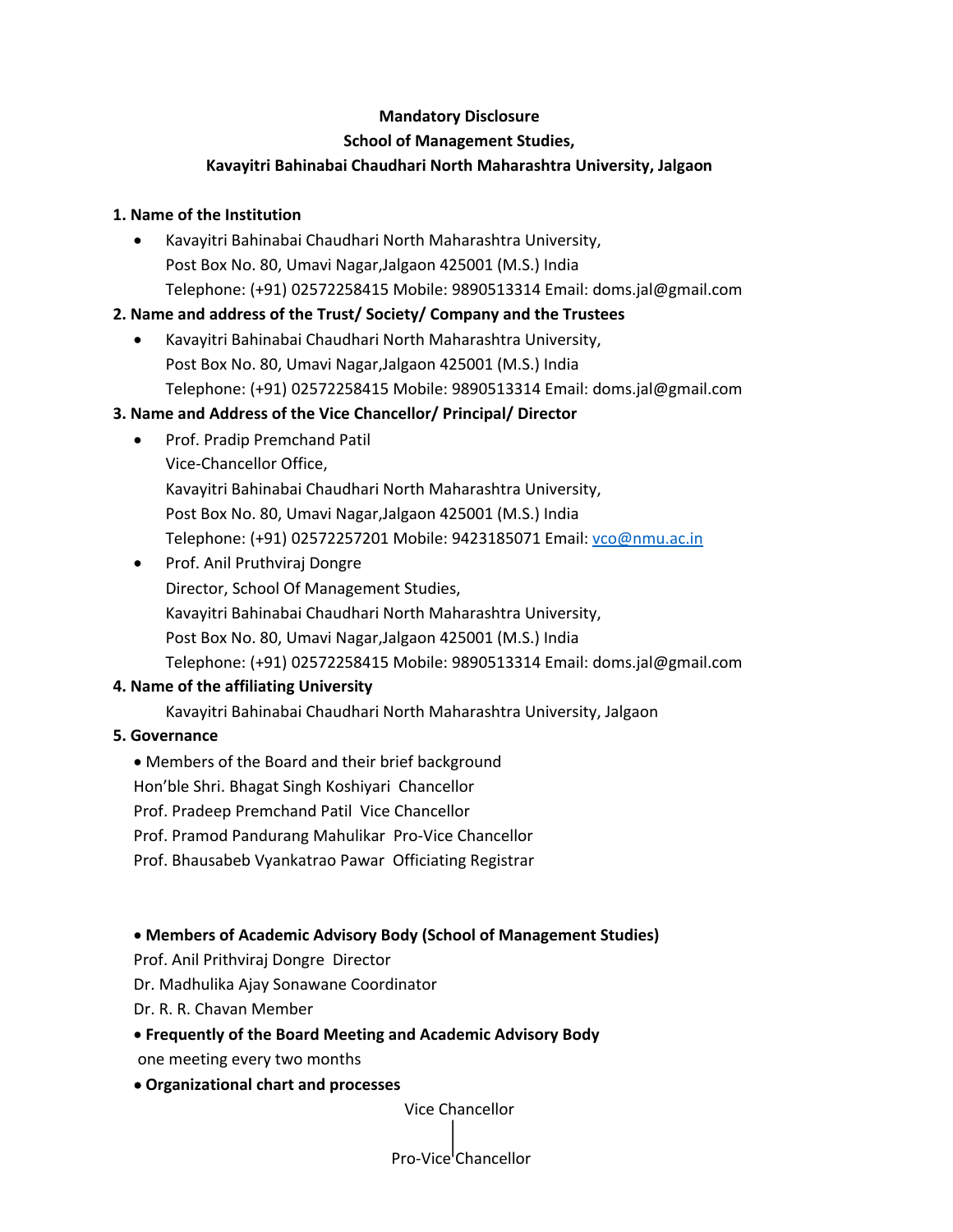

# **Nature and Extent of involvement of Faculty and students in academic affairs/ improvements**

Feed back system, Mentor –mentee program Alumni involvement in Placement and learning process.

## **Mechanism/ Norms and Procedure for democratic/ good Governance**

Academic Admission and Exam committees are formed along with other committees and all faculty members non-teaching staff and students are involved in policy making and execution process as per requirement.

# **Student Feedback on Institutional Governance/ Faculty performance**

Yes every year feedback from students is conducted through structured questionnaire and analysis is discussed in meetings for improvement.

## **Grievance Redressal mechanism for Faculty, staff and students**

Yes committees are formulated

- **Establishment of Anti Ragging Committee** : Yes
- **Establishment of Online Grievance Redressal Mechanism :**Yes

# **Establishment of Grievance Redressal Committee in the Institution and Appointment of**

**OMBUDSMAN by the University** Yes at University level centralised.

- **Establishment of Internal Complaint Committee (ICC)** Yes centralised at University
- **Establishment of Committee for SC/ ST** Yes centralised at University
- **Internal Quality Assurance Cell** Yes centralised at University

## **6. Programmes**

- Name of Programmes approved by AICTE Master of Business Administration (MBA)
- Name of Programmes Accredited by AICTE Not Applied -
- -
- Status of Accreditation of the Courses  **NA -**
	- **Total number of Courses** 
		- No. of Courses for which applied for Accreditation
		- Status of Accreditation Preliminary/ Applied for SAR and results awaited/ Applied for SAR and visits completed/ Results of the visits awaited/ Rejected/ Approved for ….. Courses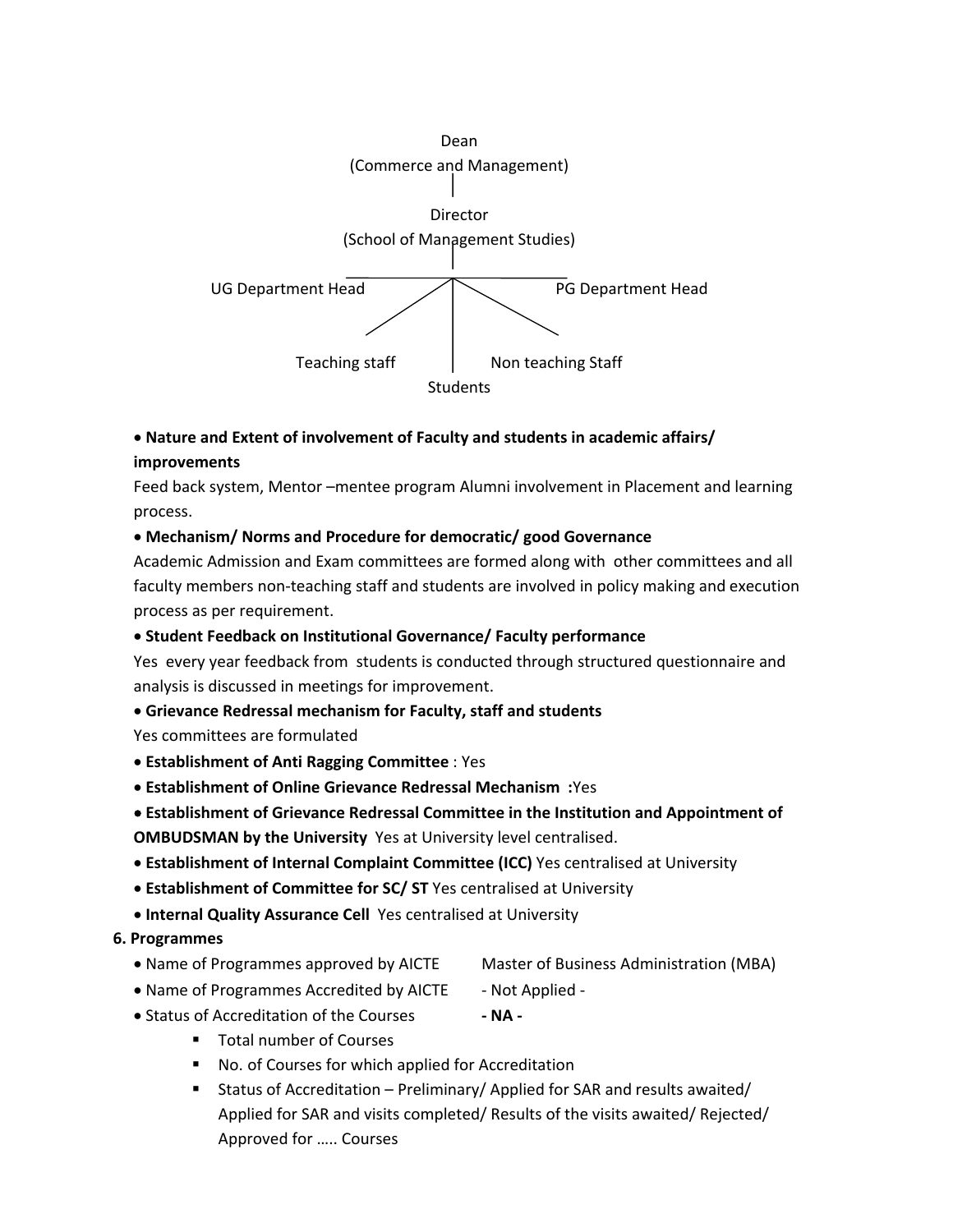- **For each Programme the following details are to be given:** 
	- Name **Master of Business Administration**
	- **Number of seats 60+1(J&K)**
	- **•** Duration **2 Years**
	- Cut off marks/rank of admission during the last three years
	- Fee **Rs. 30800/- (General) Rs. 12800/- (Reserved)**
	- **Placement Facilities Central Training and Placement Cell**
	- Campus placement in last three years with minimum salary, maximum salary and average salary

http://nmu.ac.in/Portals/6/Placement%202014-18.pdf

 Name and duration of Programme(s) having **- N.A. -** Twinning and Collaboration with Foreign University(s) and being run in the same Campus along with status of their AICTE approval. If there is Foreign Collaboration, give the following details: Details of the Foreign University

- Name of the University
- **Address**
- **■** Website
- Accreditation status of the University in its Home Country
- Ranking of the University in the Home Country
- Whether the degree offered is equivalent to an Indian Degree? If yes, the name of the agency which has approved equivalence. If no, implications for students in terms of pursuit of higher studies in India and abroad and job both within and outside the country
- Nature of Collaboration
- **Conditions of Collaboration**
- Complete details of payment a student has to make to get the full benefit of Collaboration
- For each Programme Collaborated provide the following:  **N.A. -**
- Programme Focus  **N.A. -**
	-

- Number of seats
- **Admission Procedure**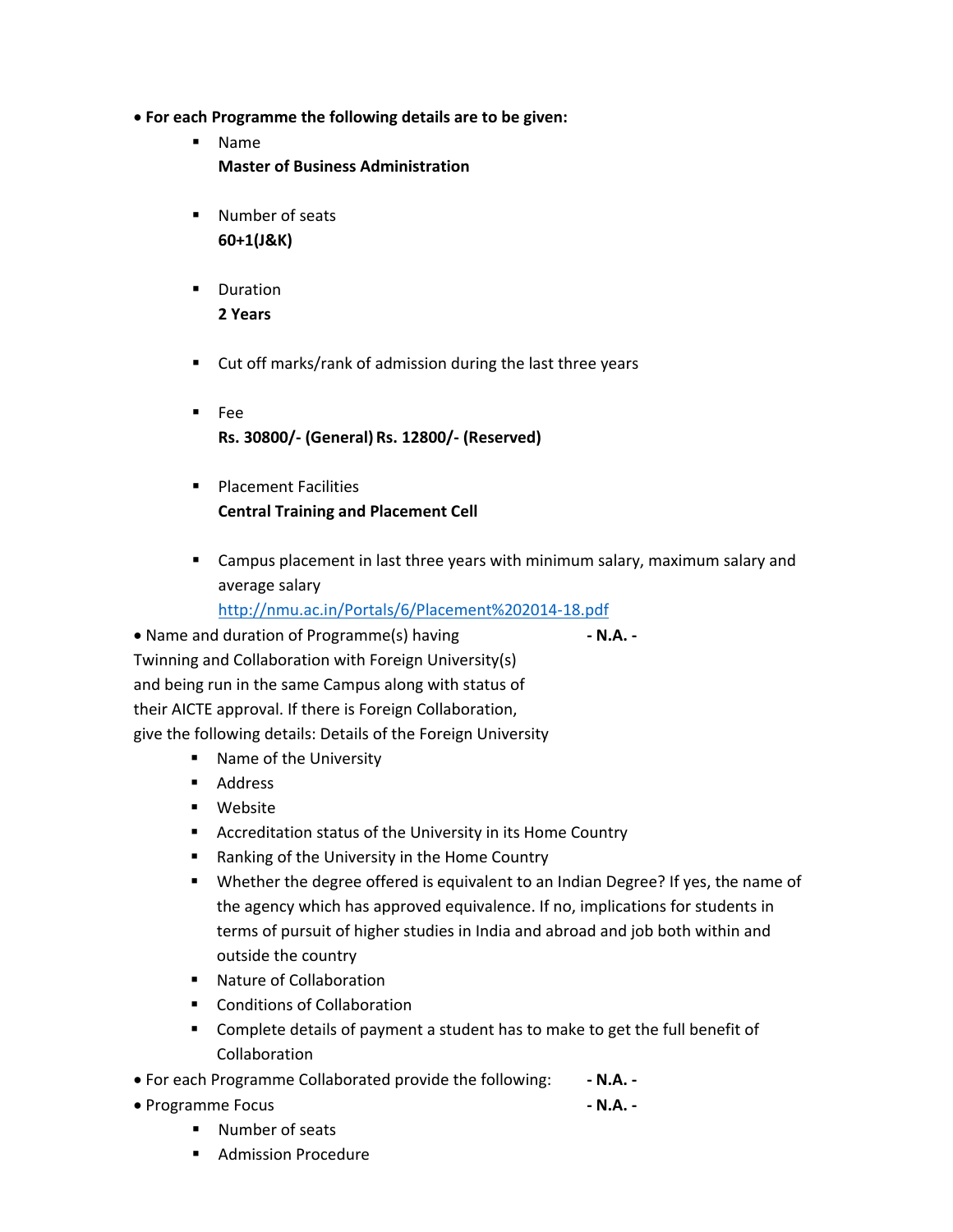- **Fee**
- **Placement Facility**
- **Placement Records for last three years with minimum salary, maximum salary and** average salary

 Whether the Collaboration Programme is approved by AICTE? If not whether the Domestic/Foreign University has applied to AICTE for approval **- N.A. -**

## **7. Faculty**

- Branch wise list Faculty members:
	- Permanent Faculty **07**
	- **Adjunct Faculty 1988**
	- **Permanent Faculty: Student Ratio 01:17.70**
- Number of Faculty employed and left during the last three years

#### **8. Profile of Director**

- Name: **Prof. Anil Prithviraj Dongre**
- Date of Birth :14/12/1973
- Unique id : 1550
- Education Qualifications : Bsc.,MBA,Ph.D,D.Litt
- Work Experience
	- Teaching :20 Years
	- Research : 13 Years
	- **Industry :Nil**
	- **•** others :Nil
- Area of Specialization : Finance
- Courses taught at Diploma/ Post Diploma/ Under Graduate/ Post Graduate/ Post Graduate
- Diploma Level PG Organistional Behaviour, Finance and UG- Finance
- Research guidance
	- No. of papers published in National/ International Journals/ Conferences -67
	- **Master -180**
	- Ph.D. 7(Regtd.) 4 awarded
- Projects Carried out: 02
- Patents 01
- Technology Transfer :nil
- Research Publications 67
- No. of Books published with details: 04

#### **Profile of Faculty Members:**

- 1. . Name SAMEER PRALHAD NARKHEDE
- Date of Birth 13 March 1971
- Unique id 1682
- Education Qualifications M.Sc., M.B.A., Ph.D.
- Work Experience
	- **Teaching 11 years**
	- Research 08 years



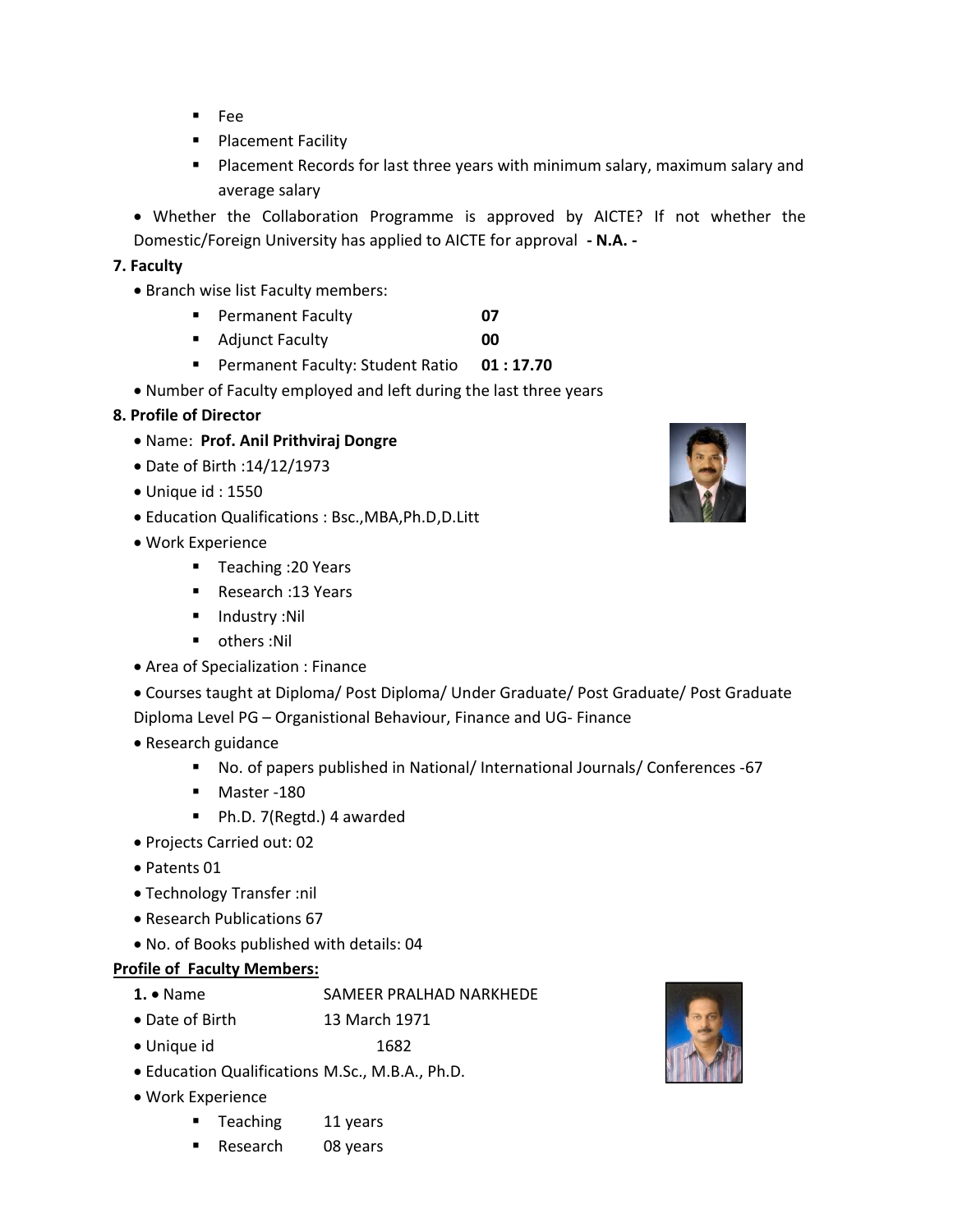- **Industry** 14.75 years
- others --
- Area of Specialization MIS, Finance

 Courses taught at Diploma/ Post Diploma/ Under Graduate/ Post Graduate/ Post Graduate Diploma Level

- Computer Applications in Business Advance Research Methods Financial Decision Making MIS and E-Commerce Security Analysis and Portfolio Management
- Research guidance
	- No. of papers published in National/ International Journals/ Conferences **06**

| Master<br>٠             |            | 220 |
|-------------------------|------------|-----|
| Ph.D.<br>$\blacksquare$ |            | 04  |
| • Projects Carried out  | <b>NIL</b> |     |
| • Patents               | <b>NIL</b> |     |
| • Technology Transfer   | <b>NIL</b> |     |
| • Research Publications | 20         |     |
|                         |            |     |

No. of Books published with details

#### **Book Published as a sole Author:**

*'Challenges of Higher Education', Sarup & Sons, 2001. ISBN : 81-7625-228-X*

#### **Book Published as Co-editor**

- 1. Global Food Security: Concern, Reality & Remedies, January 2010, Himalaya Publishing House, Mumbai, ISBN: 978-81-8488-689-4
- 2. Managing Economic Downturn: Leadership Imperatives, Society for Science and Environment, Jalgaon, November 2012, ISBN 81-85543-12-7
- **2.**  Name : Dr. Madhulika Ajay Sonawane
- $\bullet$  Date of Birth :  $10^{th}$  September 1972
- Unique id: 1647
- Education Qualifications B.Com, M.B.A, Ph.D
- Work Experience
	- Teaching :17
	- Research: 10
	- **Industry:07**
	- others :04
- Area of Specialization : Marketing Mangement and Human Resource Management

 Courses taught at Diploma/ Post Diploma/ Under Graduate/ Post Graduate/ Post Graduate Diploma Level

> PG- Basic Economics for Management Human Resource Management

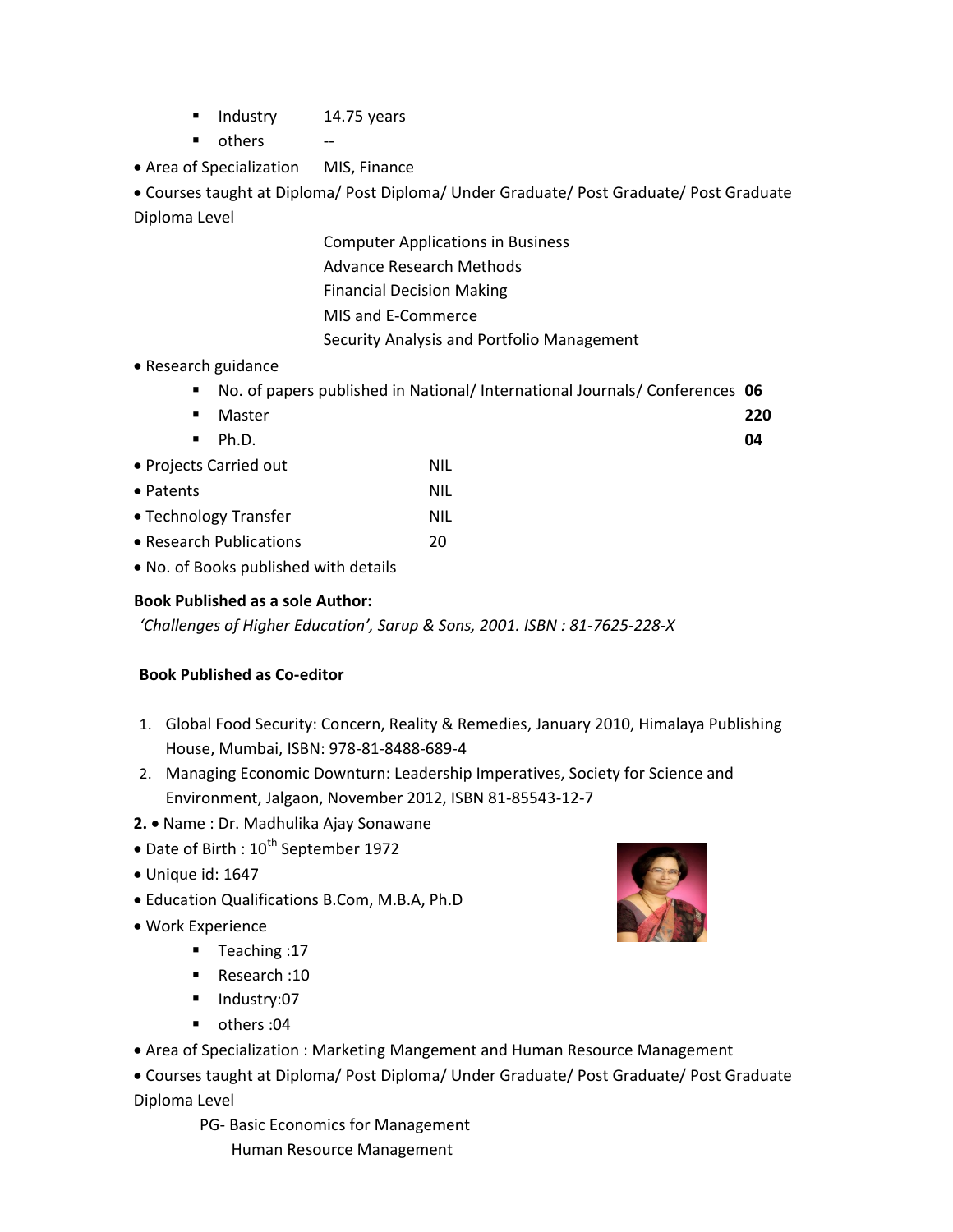Global Marketing Management

- Strategic Human Resource Management
- Strategic Marketing and Competitive Positioning
- Labour Economics and International HRM
- Research guidance
	- No. of papers published in National/ International Journals/ Conferences: 21
	- Master: 157
	- Ph.D.:09 (Regtd.) 02 Awarded
- Projects Carried out:04
- Patents -00
- Technology Transfer :01
- Research Publications : 45
- No. of Books published with details ;15 (chapters in books ) (01 edited book)
- **3.** Name : **Dr. Ramesh J. Sardar**
- Date of Birth : **22/02/1981**
- Unique id : **1820**
- Education Qualifications : **MBA, Ph.D.**
- Work Experience
	- Teaching : **16 years**
	- Research : **05 years**
	- Industry : **01 year**
	- **•** others
- Area of Specialization : **Marketing**
- Courses taught at Diploma/ Post Diploma/ Under Graduate/ Post Graduate/ Post Graduate Diploma Level :

# **Marketing, Strategic Management, Ethical Practices in Business, Entrepreneurship, Marketing Research**

- Research guidance
	- No. of papers published in National/ International Journals/ : **32**
	- Conferences **: 15**
	- Ph.D. : **02 awarded, 04 (ongoing)**
- Projects Carried out: **01 Minor and 01 Major**
- Patents : Nil
- Technology Transfer :
- Research Publications :**32**
- No. of Books published with details : 01 Edited
- 4. Name : **Dr. R. R. Chavan**
- Date of Birth: **12/06/1978**
- Unique id : **268147562162**
- Education Qualifications: **B-Pharm, MMS, Ph.D., Ph.D., NET, SET**
- Work Experience





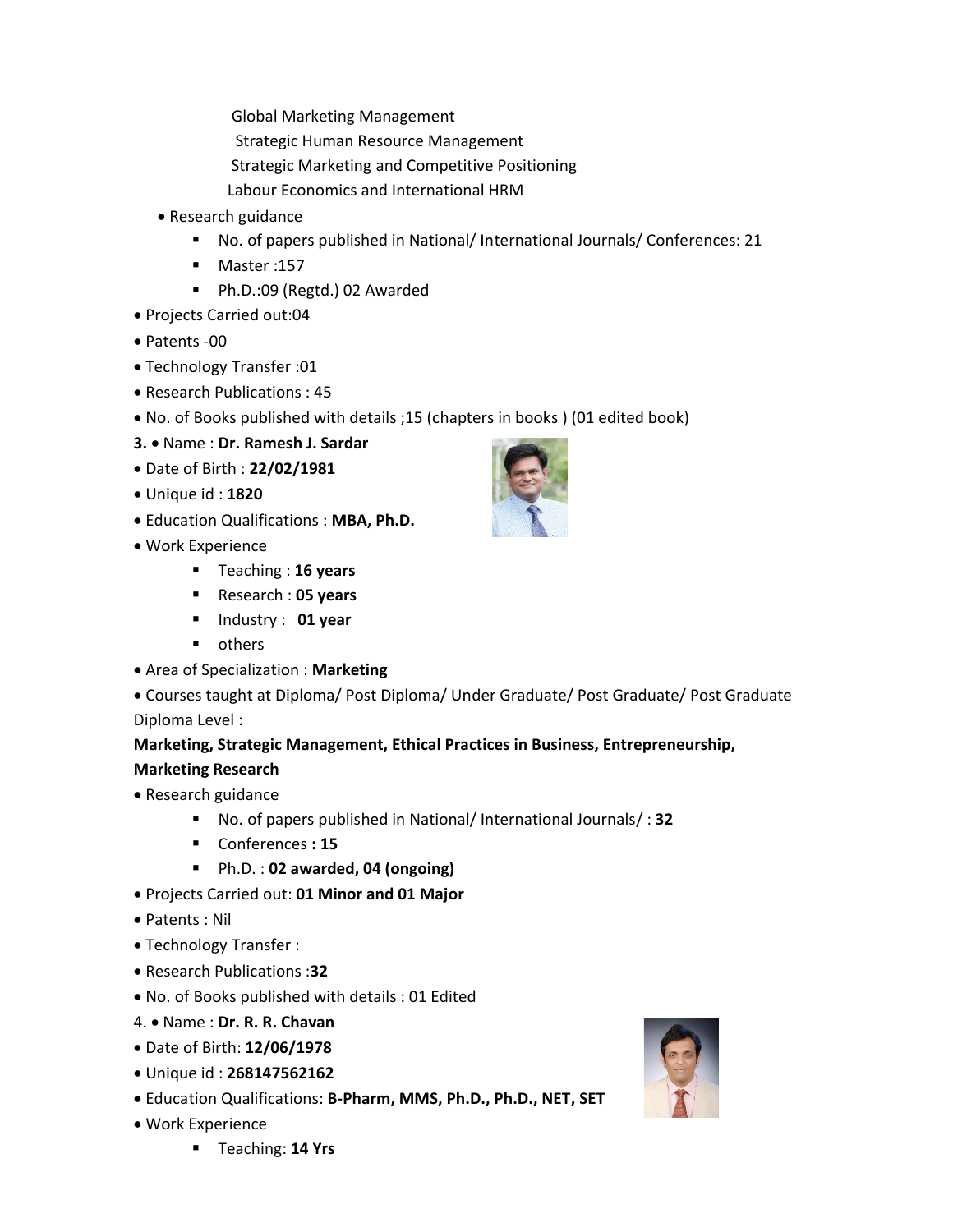- Research: **04**
- Industry: **3 Years & 10 Months**
- **D** Others: NA
- Area of Specialization: **Marketing Management**
- Courses taught at Post Graduate Level
	- **1. Communication skills**
	- **2. Management Science-II**
	- **3. Services Marketing**
	- **5. Retail Management**
- Research guidance
	- No. of papers published in National/ International Journals/ Conferences
		- International Journal: **30**
		- National Journal: **32**
		- International Conference Attended**: 21**
		- National Conference Attended: **23**
	- **Master: 70 students for Project dissertation**
	- Ph.D. : **04**
- Projects carried out: **01**
- Patents: NA
- Technology Transfer: 0
- Research Publications: **62**
- No. of Books published with details: **02**
- 5. **Name** :Dr. Pavitra D. patil
- Date of Birth: 25<sup>th</sup> August 1979
- **Unique id** : 1692
- **Education Qualifications** : Bsc.MBA,Ph.D
- **Work Experience**
	- Teaching : 13 Years
	- Research : 7 years
	- $\blacksquare$  Industry : 1 year
	- **•** others : NIL
- **Area of Specialization** : Marketing ,Operation Research
- Courses taught at Diploma/ Post Diploma/ Under Graduate/ Post Graduate/ Post Graduate Diploma Level

## **P.G.Level**

- 1. Agricultural Management
- 2. Operations And material Management
- 3. Quantitative Technique
- 4. Marketing Research and consumer behaviour

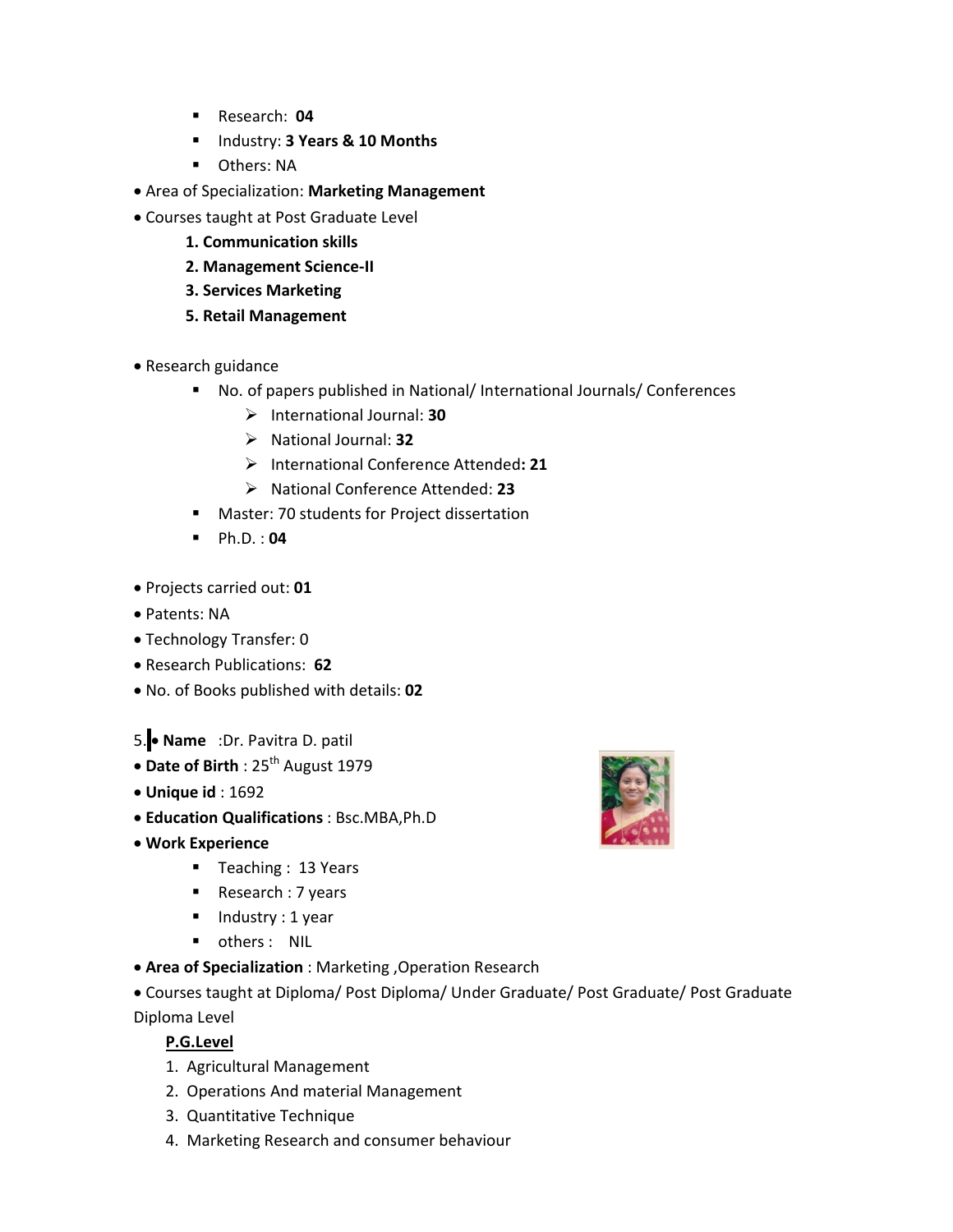5. Operational Research

## **U. G. Level:**

- 1. Business Statistics
- 2. Marketing management
- 3. Business Mathematics
- 4. Business research Methods
- Research guidance
	- No. of papers published in National/ International Journals/ Conferences
	- **Master: 60**
	- $\blacksquare$  Ph.D.
	- 1.. Research guide : 1 student Awarded Ph.d.7 persuing Ph.D.

# **Research Publication**

- 1. 35 Paper published in International and National Journal
- 2. 11 paper published in Internatonal Conference
- 3. 24 paper published in National conference.
- 4. Completed 2 FDP ,2 Refresher and one orientation course
- Projects Carried out: nil
- Patents : Nil
- Technology Transfer : NIl
- Research Publications : 35 Paper published in International and National Journal
- No. of Books published with details : NIl
- 6. Name : Dr. Atul Narayanrao Barekar
- Date of Birth: 18/12/1982
- Unique id : 1700
- Education Qualifications : MBA ; Ph.D. SET
- Work Experience
	- Teaching : 10. 7 Years
	- Research : 10
	- **Industry : NIL**
	- **•** others : NIL
- Area of Specialization: Marketing & Finance.
- Courses taught at Under Graduate/ Post Graduate/ Post Graduate Diploma Level
	- At Under Graduate:
		- o M 5.3: Business Law
		- o M 6.3: Company Law
		- o M 4.5 : Company Law
		- o M 1.1: Principle of Mgmt-I
		- o M 2.1: Principle of Mgmt-II
	- At Post Graduate Graduate:
		- o 302: Business Law-I
		- o 304-C : HR Administration & Labour Welfare

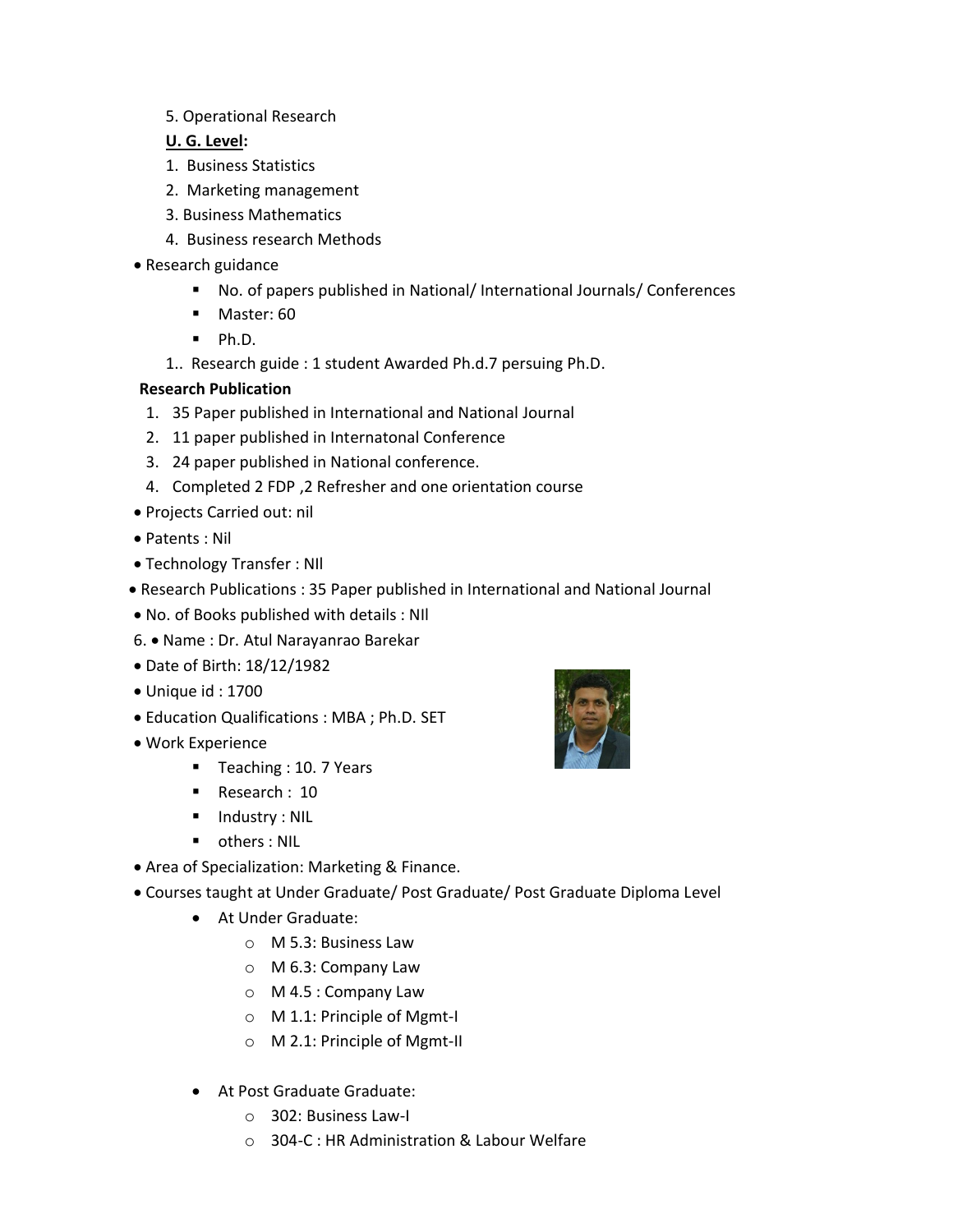- o 402: Business Law-II
- o 406-C : Labour Economics & International HRM
- o 304-C : HR Administration & Labour Welfare
- o 406-C : Labour Economics & International HRM
- Research guidance
	- No. of papers published in National/ International Journals/ Conferences: 12
	- **Master**
	- $\blacksquare$  Ph.D.
- Projects Carried out: 02

**1)Title of Major Research Project:** "Indigenous Practices and its application for Sustainable Livelihood of Tribal communities: A study for North Maharashtra (Khandesh) Region."

**Funding Agency :** Indian Council of Social Science Research (ICSSR) under IMPRESS scheme, New Delhi.

**Project Grant:** Rs.10,00,000/-

**Duration: 2019.**

**2)Title of Minor Research Project :** "A study on Agriculture Inputs & Budgeting of Tribal Farmers in Chandrapur District"

**Funding Agency**: University Grant Commission, New Delhi.

**Project Grant:** Rs.1,19,000/-.

- Patents : Nil
- Technology Transfer : Nil
- Research Publications: 09
- No. of Books published with details: Nil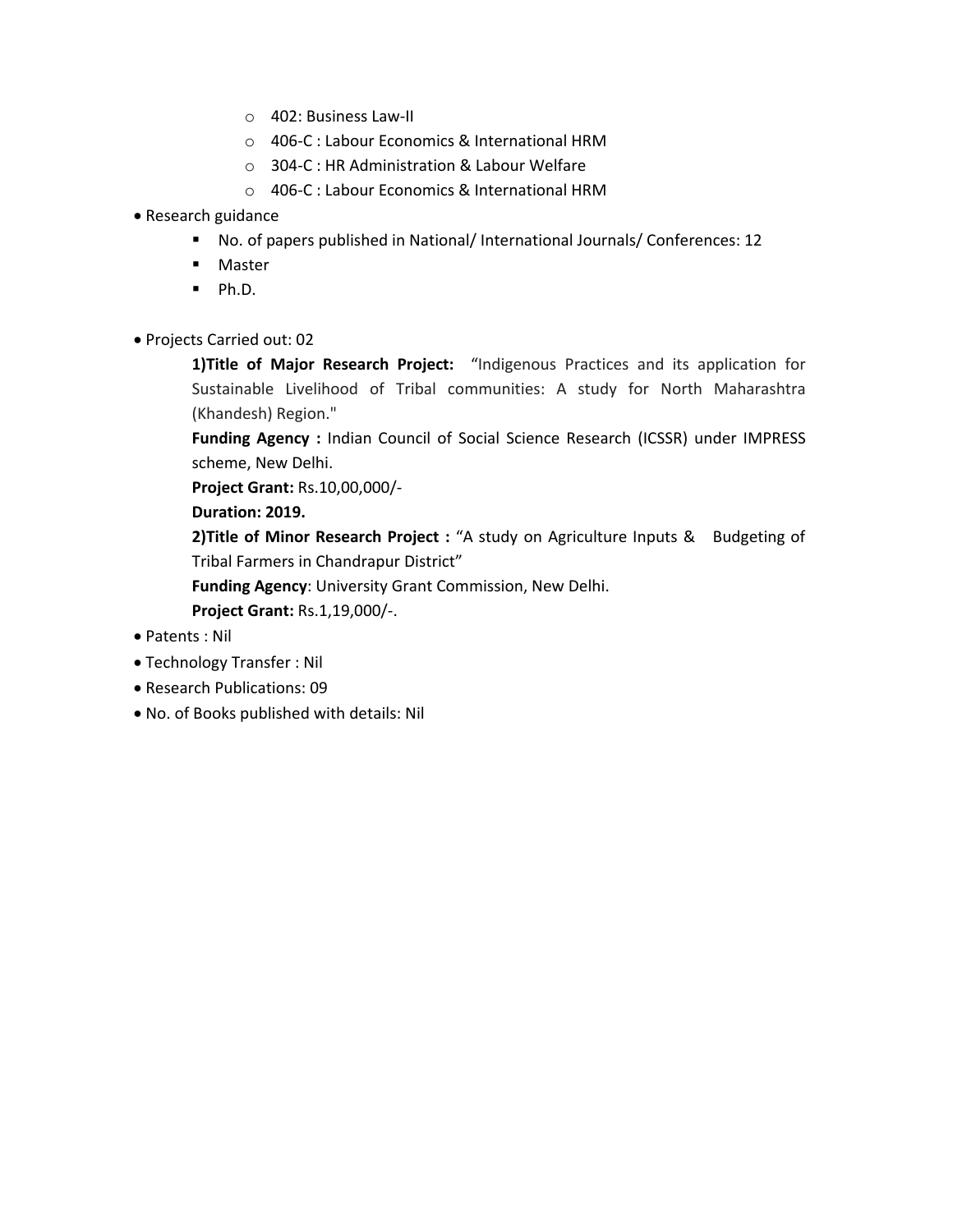#### **Faculty on Contractual Post**

- 1. Name :- Dr. Milind V. Dhanraj
- Date of Birth :- 07/01/1985
- Unique id:- 577352143632
- Education Qualifications :- B.Sc., MBA, Ph.D.
- Work Experience
	- Teaching :- 10 Years
	- Research:- 04
	- **Industry:- Nil**
	- others :- Nil
- Area of Specialization:- Human Resource Management
- Courses taught at Diploma/ Post Diploma/ Under Graduate/ Post Graduate/ Post Graduate Diploma Level : - BMS & MBA
- Research guidance
	- No. of papers published in National/ International Journals/ Conferences:- 16
	- **Master:-40**
	- $\blacksquare$  Ph.D. :- Nil
- Projects Carried out:-Nil
- Patents:-Mil
- Technology Transfer:- Nil
- Research Publications: 16
- No. of Books published with details :- NIl
- 2. Name : **Dr.Yashodip Rajendra Patil.**
- Date of Birth **: 02/03/1988**
- Unique id : **699464806412**
- Education Qualifications: **B.Sc(Agri), MBA, Ph.D.**
- Work Experience
	- Teaching : **3 Years**
	- Research : **4 Years**
	- **Industry : Nil**
	- others : **Nil**
- Area of Specialization: **Marketing**.

Courses taught at Diploma/ Post Diploma/ Under Graduate/ Post Graduate/ Post Graduate

- Diploma Level : **Post Graduate**
- Research guidance : **Nil**
	- No. of papers published in National/ International Journals/ Conferences
	- **Master**
	- $Ph.D.$
- Projects Carried out :- **Nil**
- Patents :- **Nil**
- Technology Transfer :- **Nil**



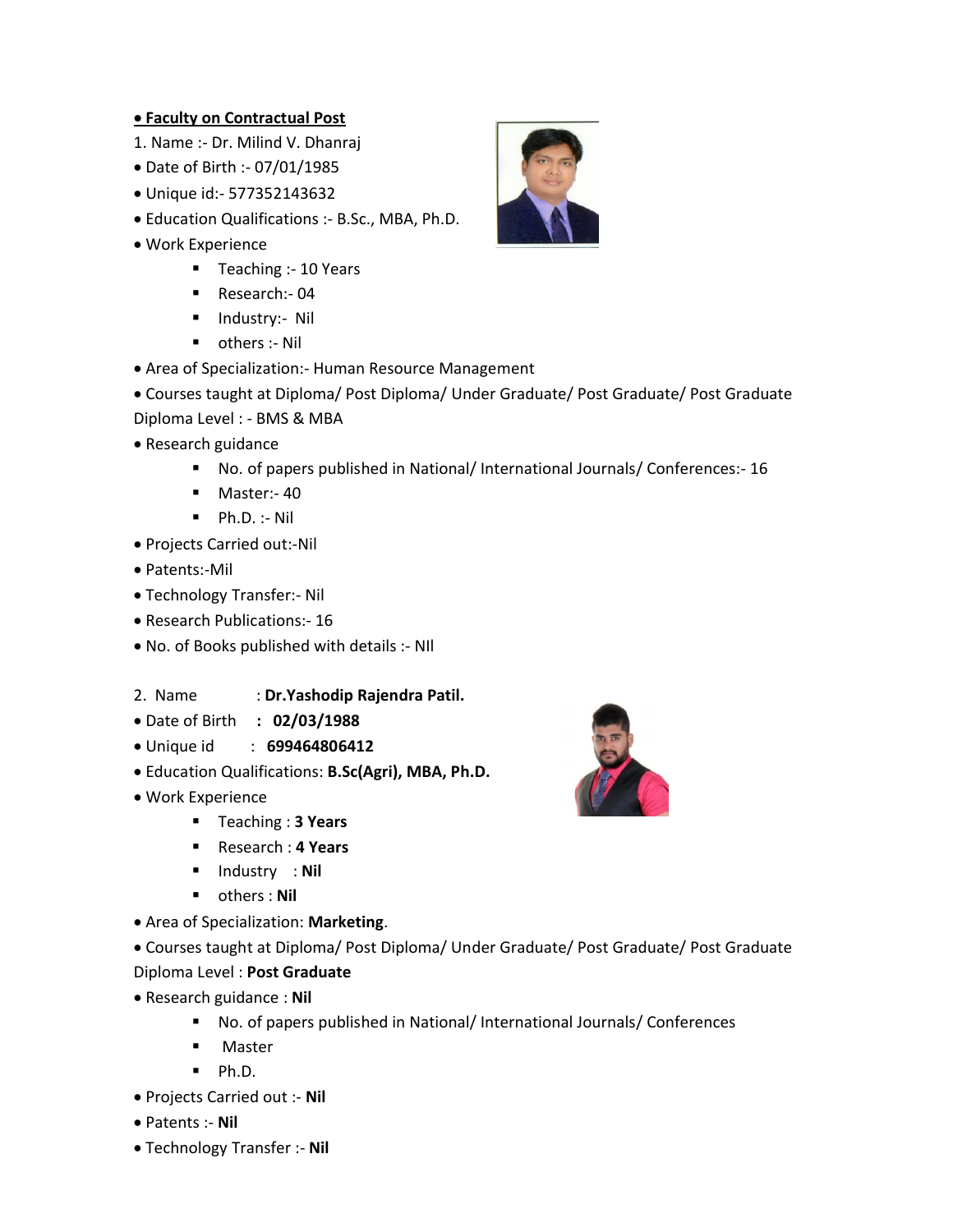- Research Publications : **03**
- No. of Books published with details :- **Nil**
- 3.Name **Nerkar Harshal Vishwanath**
- Date of Birth **27/06/1991**
- Unique id **868484271072**
- Education Qualifications **M.Com.(Accountancy), MBA(Finance)(Pursuing),**

**B.Com.(Accountancy)** 

- Work Experience
	- Teaching **05**
	- Research -
	- $\blacksquare$  Industry -
	- others -
- Area of Specialization **Advanced Accountancy, Finance, Cost Accountancy.**
- Courses taught at Diploma/ Post Diploma/ Under Graduate/ Post Graduate/ Post Graduate Diploma Level – **M.com., MBA, B.Com., BMS, BBM.**
- Research guidance
	- No. of papers published in National/ International Journals/ Conferences -
	- Master -
	- $\blacksquare$  Ph.D. -
- Projects Carried out -
- Patents -
- Technology Transfer-
- Research Publications -
- No. of Books published with details **01 ISBN No.978-93-82528**

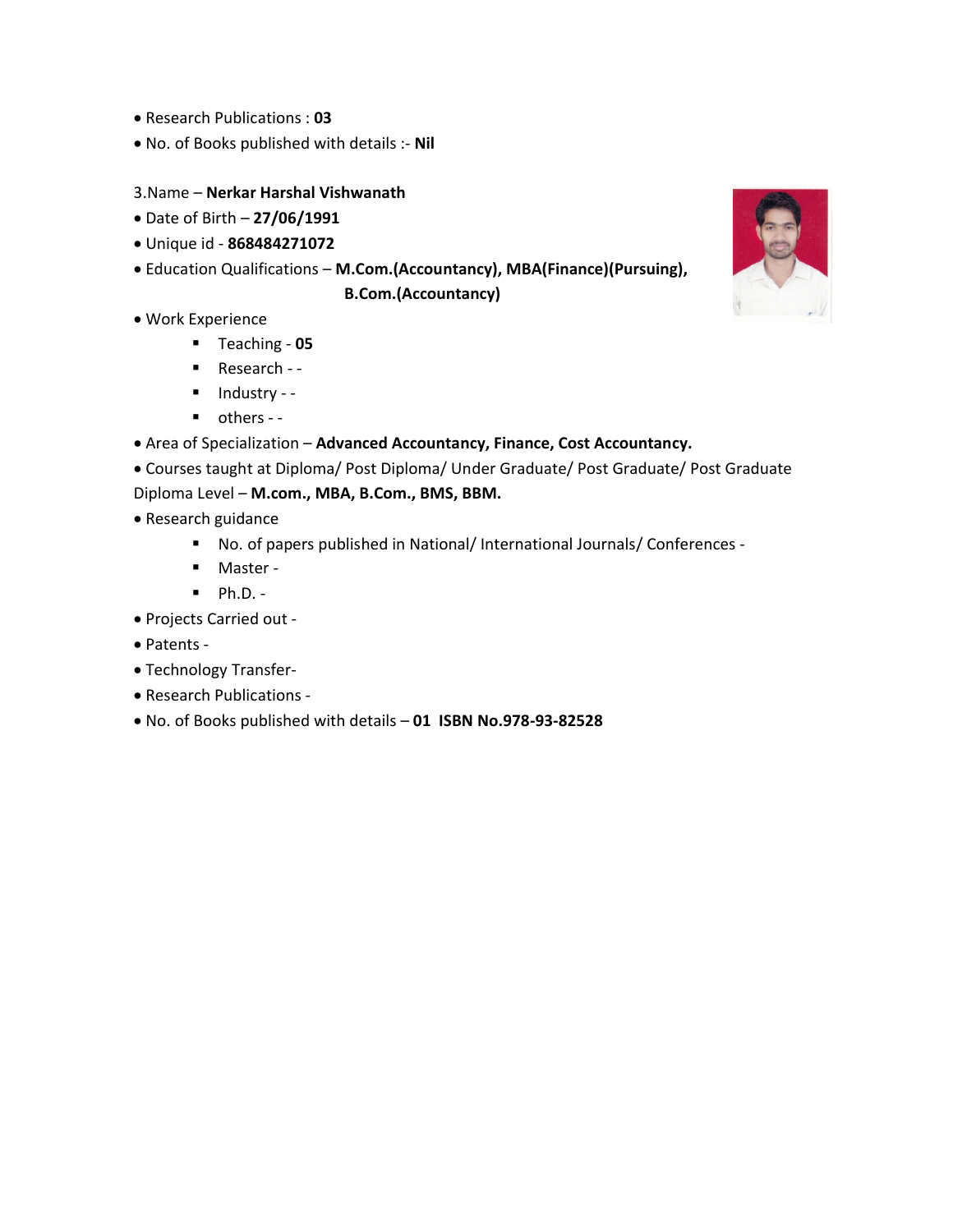- 4.Name :- **Kulkarni Chetan Narendra**
- Date of Birth : **19/03/1988**
- Unique id **NA**
- Education Qualifications **MCA, NET**
- Work Experience
	- Teaching **05 Academic Years**
	- Research **Nil**
	- Industry **02 Years**
	- others **02 Years**
- Area of Specialization **Computer Science and Application**
- Courses taught at Diploma/ Post Diploma/ Under Graduate/ Post Graduate/ Post Graduate Diploma Level
	- $\checkmark$  System Programming, C++, Theory of Automaton & Computability, Web Design, Database Management System, PHP.
	- $\checkmark$  HTML, Computer Application in Business, E-Commerce & M.I.S.
	- $\checkmark$  CRM and Digital Marketing, Tally ERP 9, Taxation
- Research guidance :- **Nil**
	- No. of papers published in National/ International Journals/ Conferences
	- **Master**
	- $\blacksquare$  Ph.D.
- Projects Carried out :- **Nil**
- Patents :- **Nil**
- Technology Transfer :- **Nil**
- Research Publications **03**
- No. of Books published with details :- **Nil**
- **9. Fee** as per University Policy
	- Details of Fee, as approved by State Fee Committee, for the Institution
	- **Time schedule for payment of Fee for the entire Programme**
	- No. of Fee waivers granted with amount and name of students
	- Number of scholarship offered by the Institution, duration and amount
	- **EXP** Criteria for Fee waivers/scholarship
	- **Extimated cost of Boarding and Lodging in Hostels**
- **10. Admission** 
	- Number of seats sanctioned with the year of approval :**60+1 as per AICTE**
	- Number of Students admitted under various categories each year in the last three years **Year 2017-18- 120 year 2019-19 -120, year 2019-20- 122 (for both years of MBA as per DTE allotment)**
	- Number of applications received during last two years for admission under Management Quota and number admitted :**As per DTE online process**

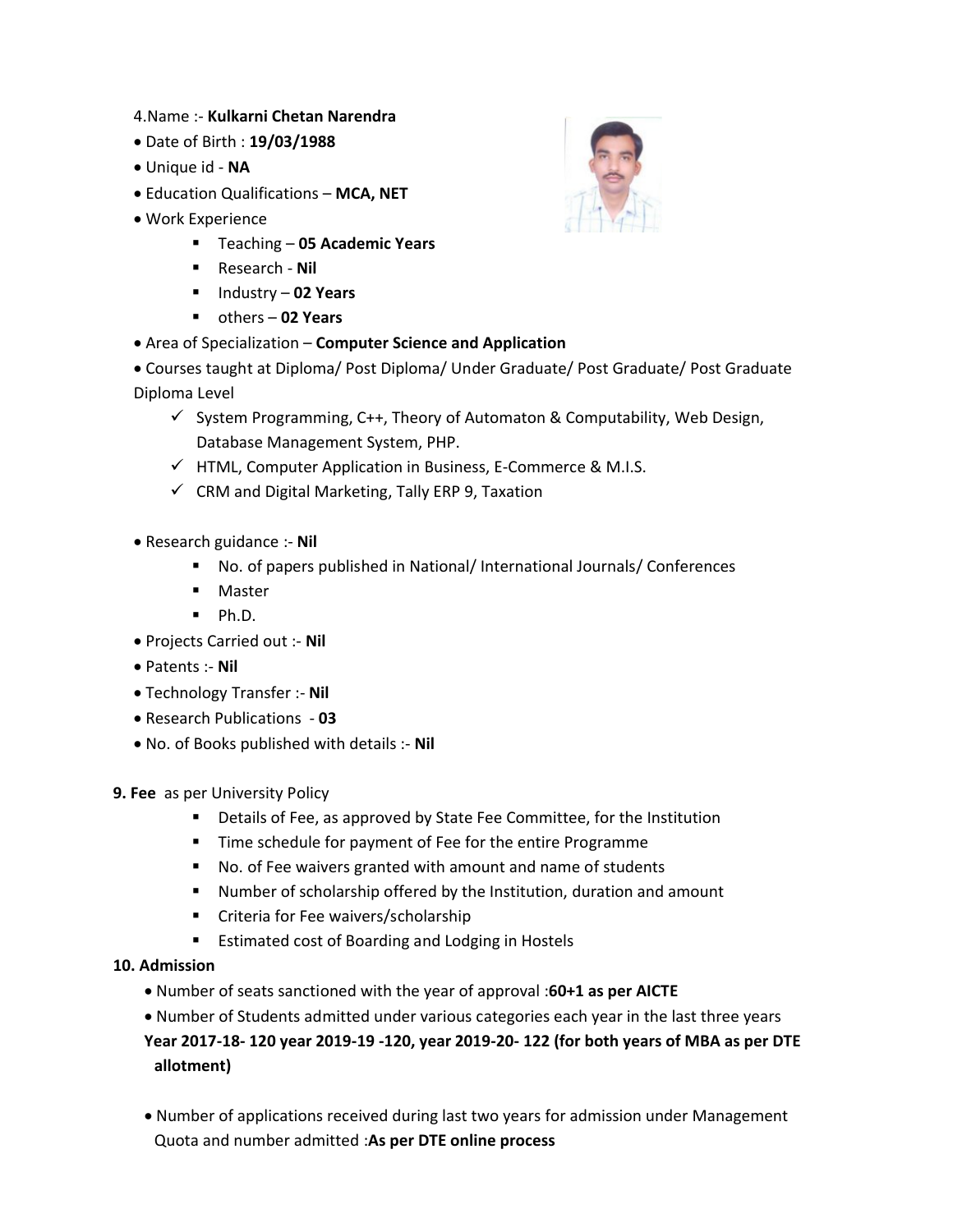- 11. Admission Procedure
	- Mention the admission test being followed, name and address of the Test Agency and its URL (website)

**https://admission1cet2019.mahacet.org.in/cet2019/mba19/**

 Number of seats allotted to different Test Qualified candidate separately (AIEEE/ CET (State conducted test/ University tests/ CMAT/ GPAT)/ Association conducted test)

**CET (State Conducted) as per State government norms** 

 **10% Seats above intake are reserved for EWS** 

# **42 seats for Home University 09 seats for Other Than Home University 09 seats for All India level entrance tests CMAT/CAT/ATMA etc.**

• Calendar for admission against Management/vacant seats: **- N.A.** -

- Last date of request for applications Last date of submission of applications
- Dates for announcing final results
- Release of admission list (main list and waiting list shall be announced on the same day)
- Date for acceptance by the candidate (time given shall in no case be less than 15 days)
- **Last date for closing of admission**
- **Starting of the Academic session**
- The waiting list shall be activated only on the expiry of date of main list
- **The policy of refund of the Fee, in case of withdrawal, shall be clearly notified**

## **12. Criteria and Weightages for Admission N.A.**

- Describe each criterion with its respective weightages i.e. Admission Test, marks in qualifying examination etc.
- Mention the minimum Level of acceptance, if any
- Mention the cut-off Levels of percentage and percentile score of the candidates in the admission test for the last three years
- Display marks scored in Test etc. and in aggregate for all candidates who were admitted

## **13. List of Applicants**

 List of candidate whose applications have been received along with percentile/percentage score for each of the qualifying examination in separate categories for open seats. List of candidate who have applied along with percentage and percentile score for Management quota seats

## **14. Results of Admission Under Management seats/Vacant seats - N.A. -**

 Composition of selection team for admission under Management Quota with the brief profile of members (This information be made available in the public domain after the admission process is over)

 Score of the individual candidate admitted arranged in order or merit Approval Process Handbook 2020-21 297

List of candidate who have been offered admission

 Waiting list of the candidate in order of merit to be operative from the last date of joining of the first list candidate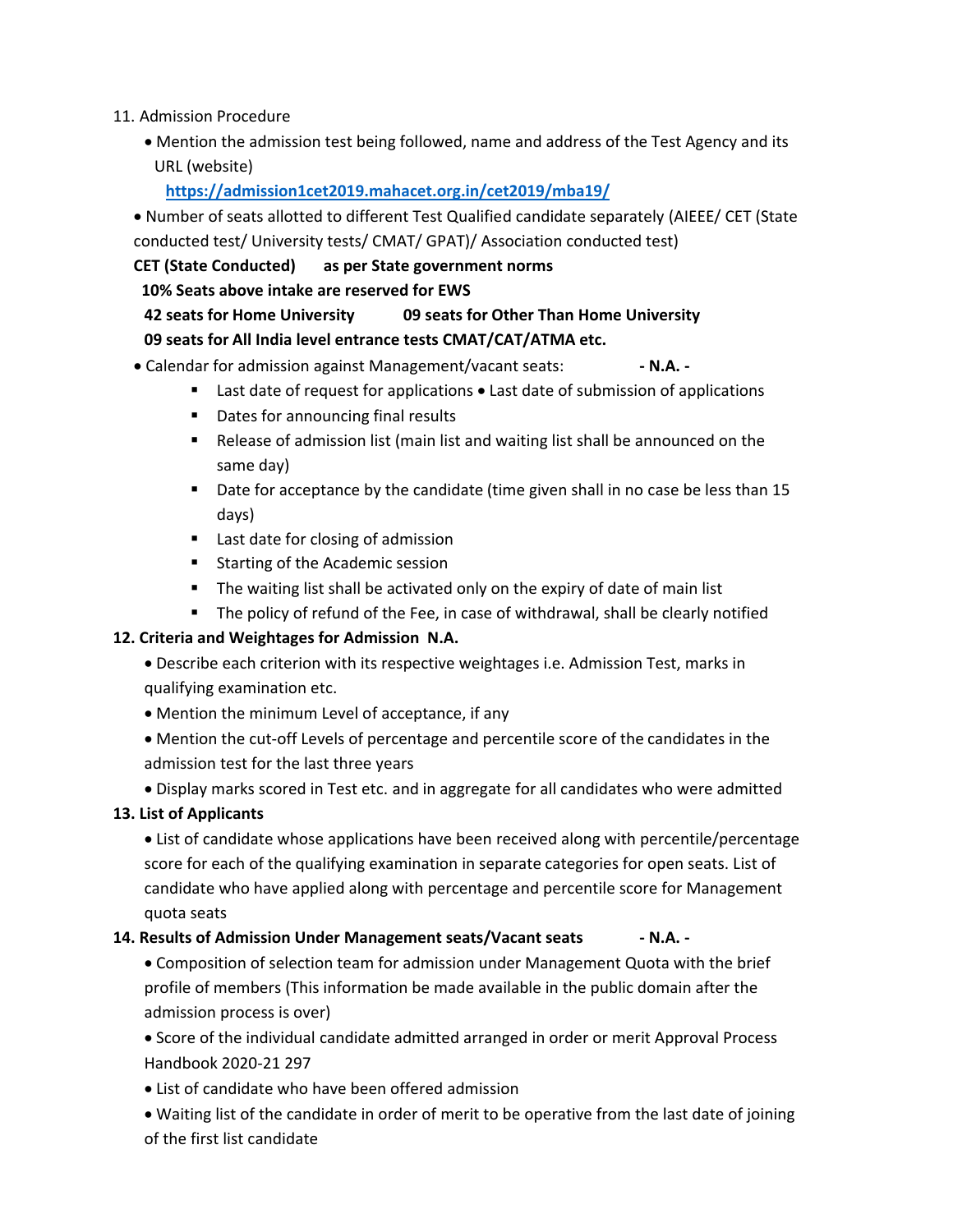List of the candidate who joined within the date, vacancy position in each category before operation of waiting list

# **15. Information of Infrastructure and Other Resources Available:**

- Details of below infrastructure as mentioned in attached EOA
	- **Number of Class Rooms and size of each**
	- **Number of Tutorial rooms and size of each**
	- **Number of Laboratories and size of each**
	- **Number of Drawing Halls with capacity of each**
	- **Number of Computer Centres with capacity of each**
	- Central Examination Facility, Number of rooms and capacity of each
	- **Barrier Free Built Environment for disabled and elderly persons**
	- Occupancy Certificate
	- **Fire and Safety Certificate:**
	- **Hostel Facilities Centralised for boys and Girls**

#### **Library**

Number of Library books/ Titles/ Journals available (program-wise)

#### **At Department Library: 1421 Books and also at central library**

- List of online National/ International Journals subscribed: **on Central library link**
- E- Library facilities : **Yes at central library of University**
- Laboratory and Workshop
	- List of Major Equipment/Facilities in each Laboratory/ Workshop
	- List of Experimental Setup in each Laboratory/ Workshop
- Computing Facilities
	- **Internet Bandwidth**
	- **Number and configuration of System**
	- **Total number of system connected by LAN**
	- **Total number of system connected by WAN**
	- Major software packages available
	- **Special purpose facilities available**
- Innovation Cell : **Yes Centralised at University**
- Social Media Cell : **No**
- Compliance of the National Academic Depository (NAD), applicable to PGCM/ PGDM

Institutions and University Departments : **Yes executed by Examination department centrally at University.**

- List of facilities available
	- Games and Sports Facilities :**Yes centralised and sports club at the school**
	- Extra-Curricular Activities : Saturday activity, Quiz, Elocution and Cultural week
	- Soft Skill Development Facilities : **workshops guest lectures ,Training sessions**.
- Teaching Learning Process
	- Curricula and syllabus for each of the Programmes as approved by the University http://nmu.ac.in/StudentCorner/Academics/Syllabi.aspx http://nmu.ac.in/StudentCorner/Academics/Syllabi.aspx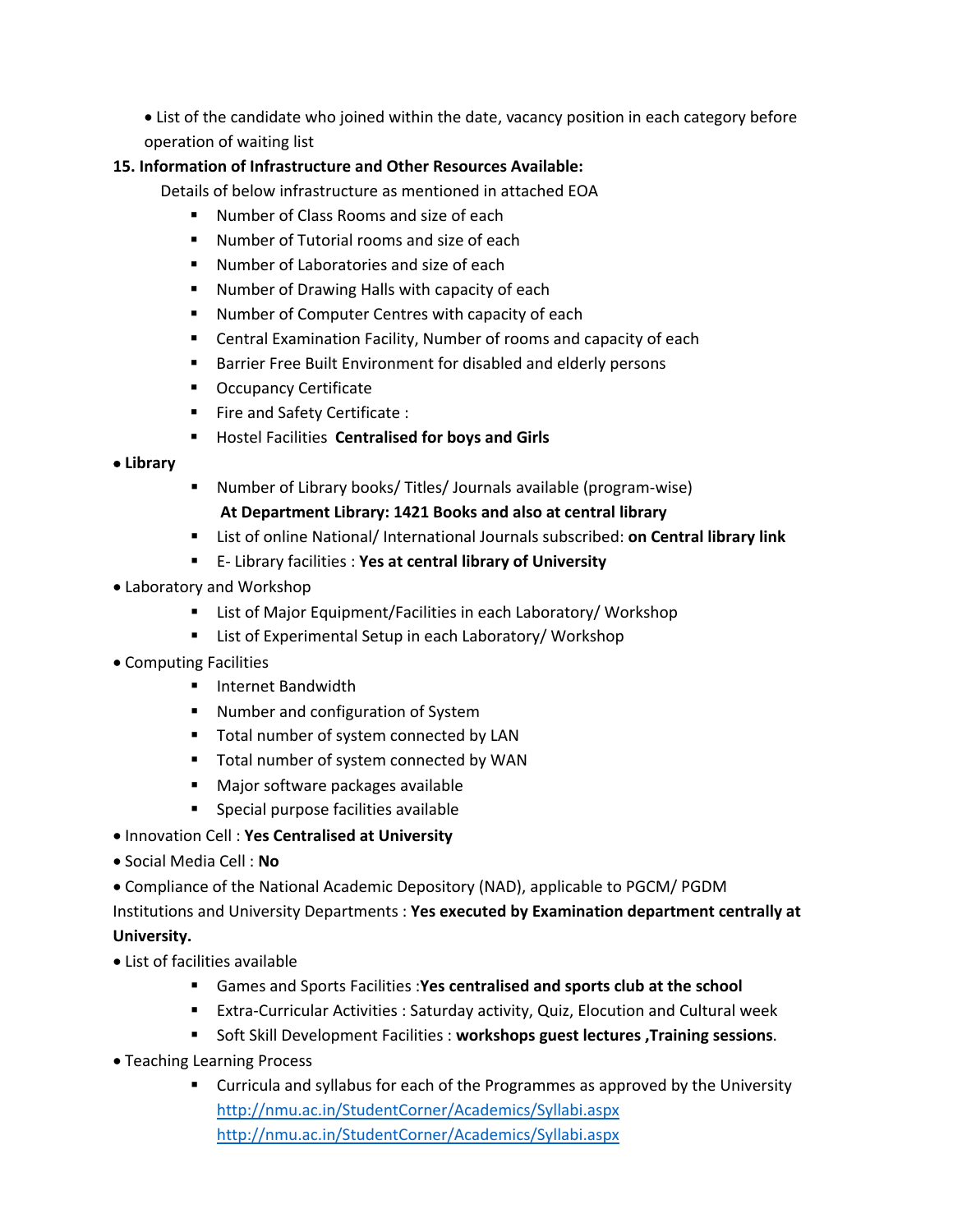- **Academic Calendar of the University** http://nmu.ac.in/StudentCorner/Academics/AcademicCalendar.aspx
- Academic Time Table with the name of the Faculty members handling the Course **Attached 1**
- **Teaching Load of each Faculty Director 14, Professor (CAS) 16, Associate professor(16) Assistant professor 16**
- **Internal Continuous Evaluation System and place: through Internal exams, Seminars Case study etc. at School campus**
- Student's assessment of Faculty, System in place : **Feedback through Questionnaire.**
- For each Post Graduate Courses give the following:
	- Title of the Course **MBA**
	- **Curricula and Syllabi**
	- http://nmu.ac.in/StudentCorner/Academics/Syllabi.aspx
	- http://nmu.ac.in/StudentCorner/Academics/Syllabi.aspx
	- Laboratory facilities exclusive to the Post Graduate Course **Two Computer Labs with #0 computers LAN and Wifi facility**
- Special Purpose
	- Software, all design tools in case
	- Academic Calendar and frame work :**Attached 2**

# **16. Enrollment of students in the last 3 years**

60 (2017-18), 60 (2018-19), 64 (2019-20)

# **17. List of Research Projects/ Consultancy Works**

Number of Projects carried out, funding agency, Grant received

| Name of                                               | <b>Title of project</b>            | <b>Duration</b>                  | Amount        | <b>Funding</b>   |
|-------------------------------------------------------|------------------------------------|----------------------------------|---------------|------------------|
| Investigator(PI)                                      |                                    |                                  | sanctioned in | <b>Agency</b>    |
|                                                       |                                    |                                  | (Rs. Lacs)    |                  |
| Prof Anil Dongre                                      | <b>Gender Empowerment Measure:</b> | 2015-18                          | $9,00,000/-$  | <b>ICSSR New</b> |
|                                                       | A Study for Jalgaon District       |                                  |               | Delhi            |
|                                                       |                                    |                                  |               |                  |
| Dr. Madhulika                                         | Innovative strategies to bring     | Feb. 2010                        | $7,05,200/-$  | UGC, New         |
| Ajay Sonawane                                         | Rural & Tribal students into       | to Aug 2012                      |               | Delhi            |
|                                                       | Technology & Management            | $(2 \text{ years } 8 \text{ 6})$ |               |                  |
|                                                       | Education.                         | months)                          |               |                  |
| Madhulika<br>Dr.                                      | "Tribal elderly women & their      | 30 <sup>th</sup>                 | $8,00,000/-$  | <b>ICSSR</b>     |
| Ajay Sonawane                                         | health: A sociological study (with | Dec.2015 to                      |               | New Delhi        |
| Dr. Prashant<br>special reference to Nandurbar &<br>& |                                    | Dec.2018                         |               |                  |
| Sonawane                                              | Jalgaon districts.)"               |                                  |               |                  |
| Madhulika<br>Dr.                                      | problems of Retired Women in       | May2017 to                       | $1,80,000/-$  | Maharashtra      |
| Maharashtra: A sociological and<br>Ajay Sonawane      |                                    | Feb.2018                         |               | state council    |
| Dr. Prashant<br>&                                     | study                              |                                  |               | for<br>Women     |
| Sonawane                                              |                                    |                                  |               | Mumbai           |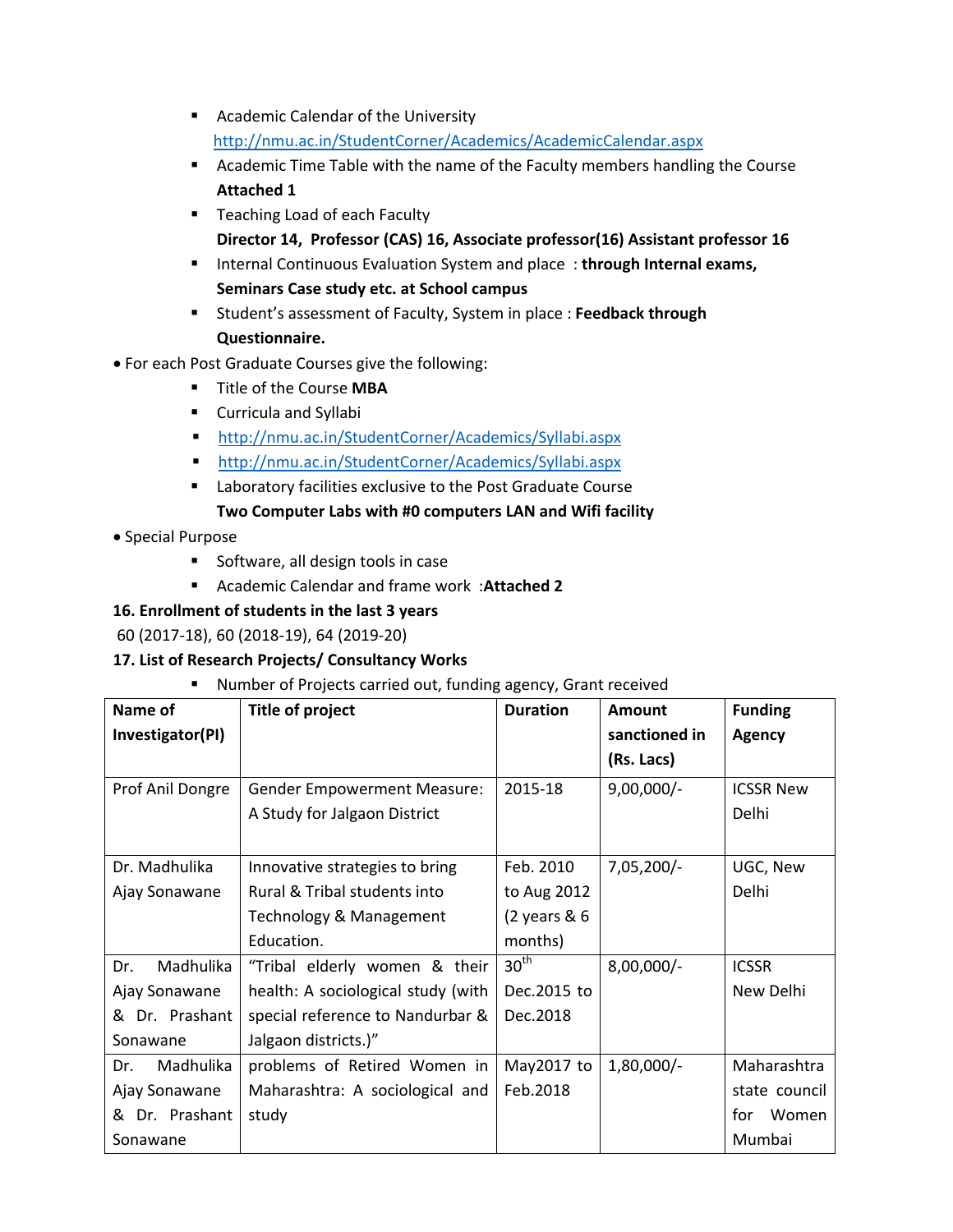| Madhulika<br>Dr. | Marketing strategies for<br>the   | 2006              | Rs. 50000/-        | Funded<br>by   |
|------------------|-----------------------------------|-------------------|--------------------|----------------|
| Ajay Sonawane    | Residential<br>Real<br>estate     |                   |                    | Khandesh       |
|                  | construction business'            |                   |                    | builders Pvt.  |
|                  |                                   |                   |                    | Itd            |
| Ramesh<br>Dr.    | A study on consumer behaviour     | 01/07/2012        | <b>Rs1.20 Lakh</b> | <b>UGC</b>     |
| Sardar           | towards Green Marketing:          | to                |                    | New Delhi      |
|                  | Products & Services.              | 31/12/2013        |                    |                |
| Ramesh<br>Dr.    | "Fostering entrepreneurial        | Jan 2019-         | Rs 6 Lakh          | <b>ICSSR</b>   |
| Sardar           | orientation among the scheduled   | <b>March 2020</b> |                    | New Delhi      |
|                  | castes of Maharashtra state:      |                   |                    |                |
|                  | challenges and policy options     |                   |                    |                |
| Dr. R.R. Chavan  | "Mapping the employability skills | 01/01/2014        | Rs. 5 Laks         | ICSSR,         |
|                  | of students (UG & PG)             | to                |                    | New Delhi      |
|                  | categorised in scheduled tribes   | 31/07/2015        |                    |                |
|                  | (Evidences from Jalgaon, Dhule &  |                   |                    |                |
|                  | Nadurbar tribal districts of      |                   |                    |                |
|                  | Maharashtra)".                    |                   |                    |                |
| Dr. Atul Barekar | "Indigenous Practices and its     | 2019-             | Rs.10,00,000       | ICSSR under    |
|                  | application for Sustainable       | onwards           |                    | <b>IMPRESS</b> |
|                  | Livelihood of Tribal communities: |                   |                    | scheme,        |
|                  | A study for North Maharashtra     |                   |                    | New Delhi.     |
|                  | (Khandesh) Region                 |                   |                    |                |
| Dr. Atul Barekar | A study on Agriculture Inputs &   | 2015-17           | Rs. 1,19,000       | <b>UGC New</b> |
|                  | Budgeting of Tribal Farmers in    |                   |                    | Delhi          |
|                  | Chandrapur District"              |                   |                    |                |
|                  |                                   |                   |                    |                |

- Publications (if any) out of research in last three years out of masters projects :**03**
- **Industry Linkage :**
	- 1. Center for Human excellence Training Institute Jalgaon
	- 2. Maharashtra Center for Enterpreneureship development MCED, Jalgaon
- **MoUs with Industries (minimum 3)**  CETY's University, Mexico .

## **18. LoA and subsequent EoA till the current Academic Year**

Attached EOA for Three Years 2019-10, 2018-19 2017-18 http://www.nmu.ac.in/doms/en-us/eoaaicte.aspx

**19. Accounted audited statement for the last three years** 

http://nmu.ac.in/en-us/administration/faooffice.aspx

**20. Best Practices adopted, if any**  Induction Program for fresher's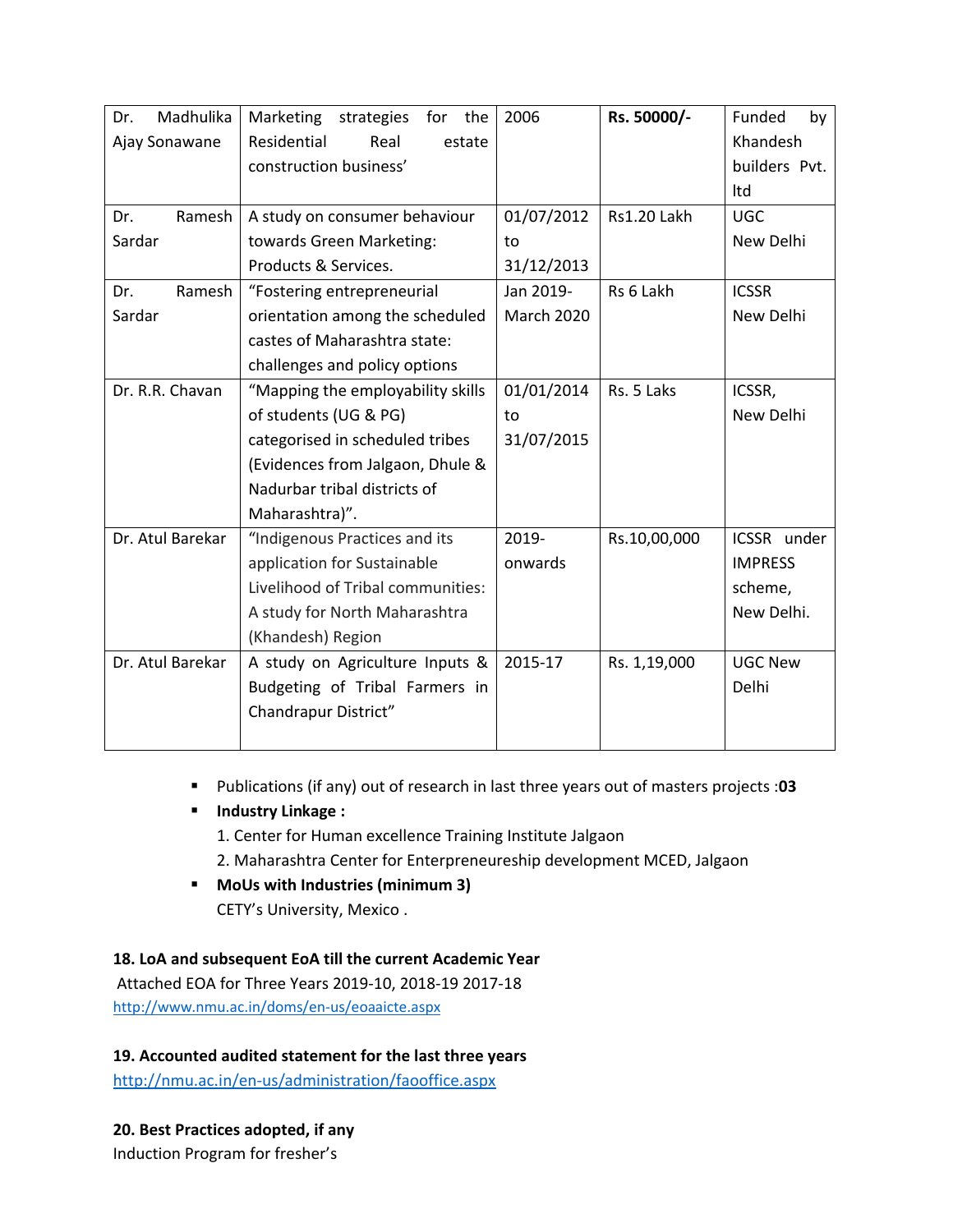Weekly sports activity (Saturday Activity)

Tree Plantation

Swachata abhivan- clean campus activities

Management week 'Excel', (Cultural, extra curricular, activities, awards etc.)

Lectures of International Faculties.

#### **Attachment I**

# Kavayitri Bahinabai Chaudhari North Maharashtra University, Jalgaon SCHOOL OF MANAGEMENT STUDIES PG Department of Management TIME TABLE First Half of 2019-20 MBA-II YEAR (SEM-III)

|           |                  |       |      |        |     |        | w.e.f: 03/08/2019 |  |
|-----------|------------------|-------|------|--------|-----|--------|-------------------|--|
| DAY/TIME  | 10 <sub>am</sub> | 11 am | 12pm |        | 2pm | 3pm    | 4pm               |  |
| Monday    | 301              | 304   | 307  |        | 306 | 302    | Lib.              |  |
| Tuesday   | 301              | 304   | 307  |        | 306 | 302    |                   |  |
| Wednesday | 302              | 307   | 304  | Recess | 305 | 303    |                   |  |
| Thursday  | 302              | 307   | 304  |        | 305 | 303    |                   |  |
| Friday    | 303              | 306   | 305  |        | 301 | Concl. |                   |  |
| Saturday  | ***              | 306   | 305  |        | 301 | 303    |                   |  |

\*\*\* Saturday activity

| 301       | Dr. Ramesh J. Sardar    | 306-A     | Prof. Anil P. Dongre      |
|-----------|-------------------------|-----------|---------------------------|
| 302       | Dr. Atul N. Barekar     | B         | Dr. Madhulika A. Sonawane |
| 303       | Dr. Ramesh J. Sardar    |           | Dr. Milind V. Dhanraj     |
| $304 - A$ | Prof. Sameer P.Narkhede | $307 - A$ | Mr. Harshal V. Nerkar     |
| B         | Dr. Ramesh J. Sardar    | B         | Dr. R.R. Chavan           |
|           | Dr. Pavitra D. Patil    |           | Dr. Madhulika A. Sonawane |
| $305-A$   | Prof. Anil P. Dongre    |           |                           |
| B         | Dr. Pavitra D.Patil     |           |                           |
|           | Dr. Atul N. Barekar     |           |                           |

#### MBA-I YEAR (SEM-I)

w.e.f : 03/08/2019  $DAY/TIME$  10 am 11 am 12pm Recess  $2pm$  3pm  $4pm$ Monday | 106 | 103 | 105 | | 101 | 107 Tuesday | 106 | 103 | 105 | | 101 | 107 | Lib. Wednesday | 103 | 106 | 102 | Recess | 104 | 101 Thursday 103 106 102 104 104 107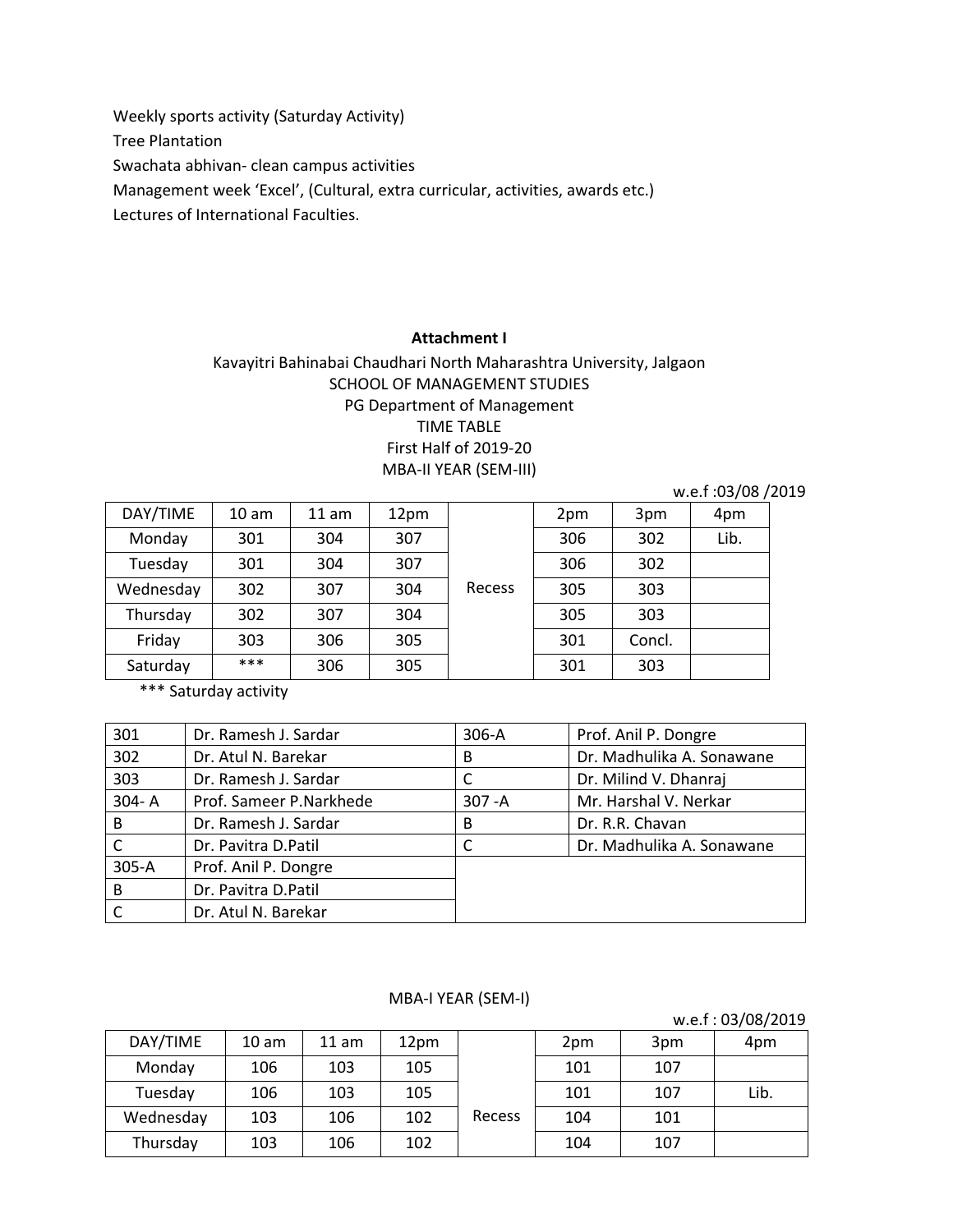| Friday   | 105 | 102 | 104 | 101 | 107    |  |
|----------|-----|-----|-----|-----|--------|--|
| Saturday | *** | 102 | 104 | 105 | Concl. |  |

# Choice based subject.

\*\*\* Saturday activity

| 101 | Dr. Atul N. Barekar       | 105 | Dr. Pavitra D.Patil     |
|-----|---------------------------|-----|-------------------------|
| 102 | Mr. Harshal V. Nerkar     | 106 | Prof. Sameer P.Narkhede |
| 103 | Prof. Anil P. Dongre      | 107 | Dr. R.R. Chavan         |
| 104 | Dr. Madhulika A. Sonawane |     |                         |

Prof. Anil Dongre Director

#### **Attachment 2**

**Date: 28/01/2020**

## School of Management Studies, North Maharashtra University, Jalgaon. Academic Calendar Year 2020-21 P.G. Department of Management Studies. (MBA)

| $\vert 03^{rd}$ July, 2020, Friday | <b>First Session</b> | $155$ days |
|------------------------------------|----------------------|------------|
| $04th$ Dec., 2020, Friday          |                      |            |
|                                    |                      |            |

|              | Date & Day | <b>Business</b>                                        |
|--------------|------------|--------------------------------------------------------|
| $03/07/20$ , | Friday     | Commencement of Sessions I                             |
| $02/07/20$ , | Friday     | <b>Faculty Meeting</b>                                 |
| $09/07/20$ , | Thursday   | Faculty Meeting (Syllabus & course allotment)          |
| $11/07/20$ , | Saturday   | Meeting of Research student                            |
| $13/07/20$ , | Monday     | Commencement of Teaching Sessions for MBA Second year. |
| $14/07/20$ , | Tuesday    | Director's Address                                     |
| $18/07/20$ , | Saturday   | <b>Students Activity</b>                               |
| $25/07/20$ , | Saturday   | <b>Students Activity (Guest Lecture)</b>               |
| $31/07/20$ , | Friday     | Commencement of Teaching Sessions for MBA first year.  |
| $04/08/20$ , | Tuesday    | Faculty Meeting for Research publication etc.          |
| $08/08/20$ , | Saturday   | Students Activity (GD)                                 |
| $12/08/20$ , | Wednesday  | <b>Induction Program First Year students</b>           |
| $19/08/20$ , | Wednesday  | Meeting with industrial person                         |
| $21/08/20$ , | Friday     | Aptitude test for students                             |
| $29/08/20$ , | Saturday   | Students Activity (Fresher's party)                    |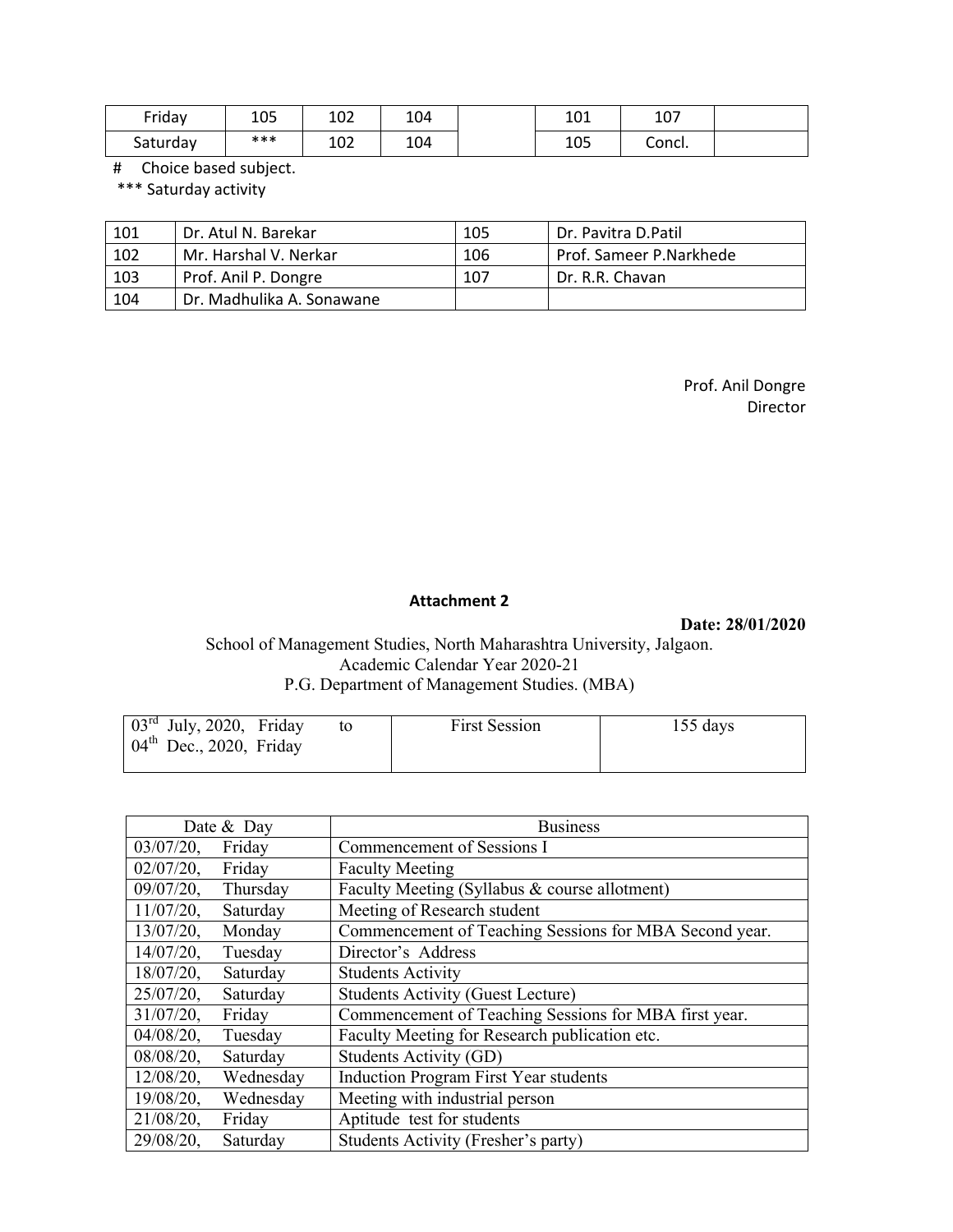| 01 to $07^{\text{th}}$ Sept. 2020 | 1 <sup>st</sup> Internal Exam                            |
|-----------------------------------|----------------------------------------------------------|
| $09/08/20$ ,<br>Wednesday         | <b>Faculty Meeting</b>                                   |
| $12/09/20$ ,<br>Saturday          | <b>Student Activity (Guest Lecture)</b>                  |
| Saturday<br>$19/09/20$ ,          | IT Quiz with Collaborations of CA foundation             |
| $26/09/20$ ,<br>Saturday          | Students Activity (cultural)                             |
| $29/09/20$ ,<br>Tuesday           | Meeting of student – feedback from student (Availability |
|                                   | Books, Journals Teaching etc)                            |
| $03/10/20$ ,<br>Saturday          | Students Activity (Sports)                               |
| $10/09/20$ ,<br>Saturday          | Students Activity (Seminar)                              |
| $14/10/20$ , Wednesday            | Faculty Meeting (Research proposals)                     |
| $16/10/20$ ,<br>Friday            | <b>Release of Placement Brochure</b>                     |
| $17/10/20$ ,<br>Saturday          | Business Plan Competition (Students Activity)            |
| $24/10/20$ ,<br>Saturday          | <b>Students Activity</b>                                 |
| Wednesday<br>$28/10/20$ ,         | Faculty Meeting (Innovative courses)                     |
| $31/10/20$ ,<br>Saturday          | Students Activity (Formal presentation)                  |
| 02 & $03^{th}$ Nov. 2020          | National/International Conference (tentative)            |
| $05/11/20$ ,<br>Thursday          | Faculty Meeting Review of Research activities            |
| 06/11/20, Friday                  | <b>Students Activity (Project Meeting MBA-II)</b>        |
| $07/11/20$ , Saturday             | Students Activity (Seminar)                              |
| 10 to $18^{th}$ Nov. 2020         | $2nd$ Internal Exam                                      |
| $22nd$ Nov. to $12th$ Dec. 20     | External Exams (Session I) Tentative Dates               |
| 03/12/20, Monday                  | Faculty Meeting (Review of Session)                      |

| $05th$ Dec. 2020, Saturday<br>$20th$ Dec. 2020, Sunday | to | Winter Vacation | 16 days |
|--------------------------------------------------------|----|-----------------|---------|
|                                                        |    |                 |         |

|                                  | $21st$ Dec. 2020 Monday to | Second Session | $153 \text{ days}$ |
|----------------------------------|----------------------------|----------------|--------------------|
| $\int 22^{nd}$ May 2021 Saturday |                            |                |                    |

| Day & Date                       | <b>Business</b>                                              |
|----------------------------------|--------------------------------------------------------------|
| $21/12/20$ ,<br>Monday           | Commencement of Sessions II                                  |
| $21/12/20$ , Monday              | <b>Faculty Meeting</b>                                       |
| $23/12/20$ ,<br>Wednesday        | Faculty Meeting & Declaration of results (UAF) for session I |
|                                  | exams                                                        |
| $24/12/20$ ,<br>Thursday         | Teaching schedule starts                                     |
| $04/01/21$ ,<br>Monday           | Tentative Dates of Campus Placements                         |
| $09/01/21$ ,<br>Saturday         | <b>Students Activity (sports)</b>                            |
|                                  | Industrial Tour (Nearby place)                               |
|                                  | <b>Students Activity</b>                                     |
| 12/01/21,<br>Tuesday             | Meeting of Research students                                 |
| $13^{th} - 15^{th}$ Jan., 2021   | <b>Entrepreneurship Development Program</b>                  |
| $20/01/21$ , Wednesday           | Workshop for Faculty & students(Skill development)           |
| $16/01/21$ , Saturday            | Students Activity                                            |
| 23/02/21, Saturday               | <b>Students Activity(HR Games)</b>                           |
| $26^{th}$ -31st Jan. 2021        | Ist Internal Exam                                            |
| $07/02/21$ , Sunday              | Alumni Meet (possibility of virtual Meet)                    |
| 09/02/21, Tuesday                | Parent Teachers Meet.                                        |
| $10^{th}$ to $13^{th}$ Feb. 2021 | Excel 2013 Cultural event & Felicitation ceremony and        |